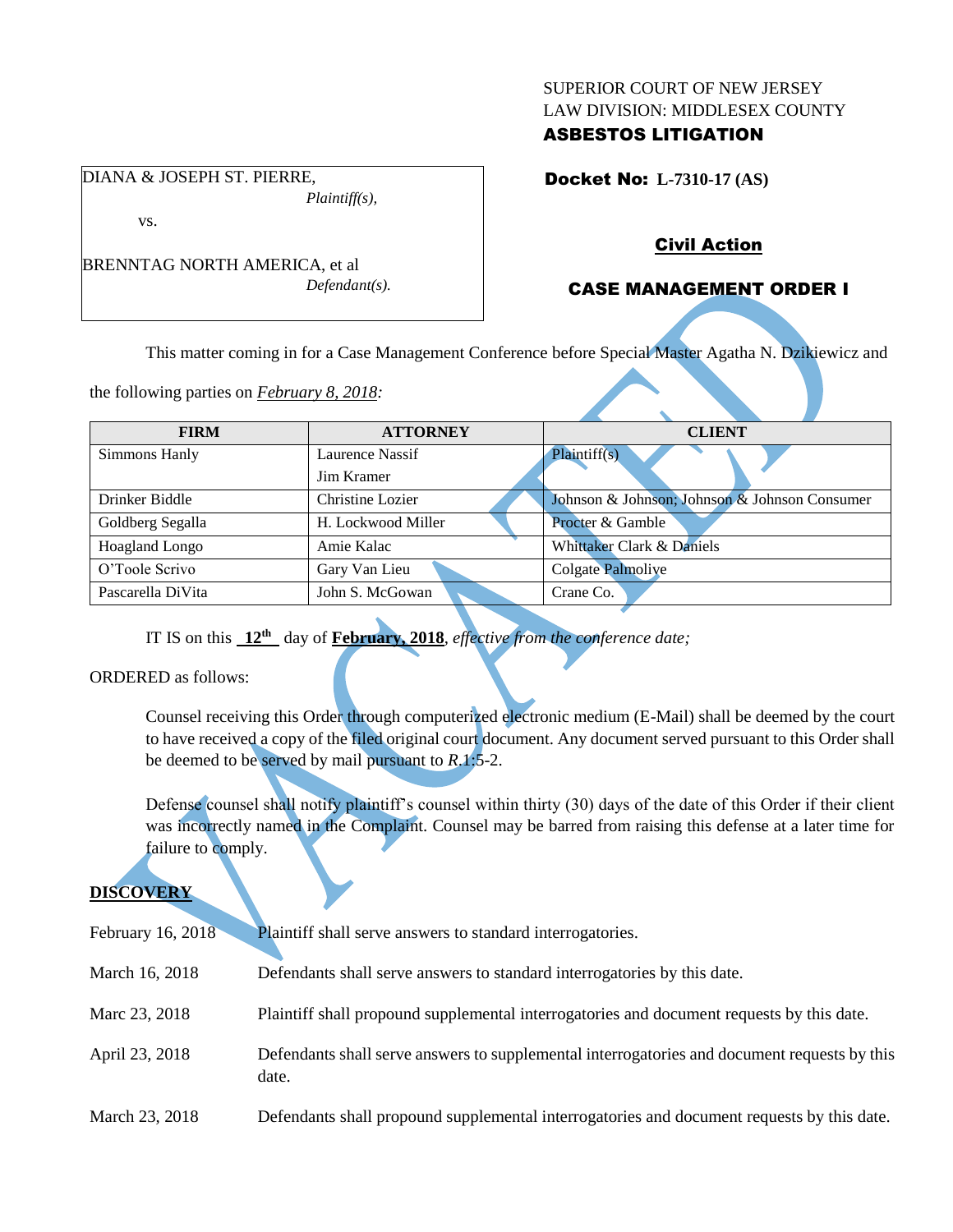| April 23, 2018 | Plaintiff shall serve answers to supplemental interrogatories and document requests by this<br>date.                                                                                                        |
|----------------|-------------------------------------------------------------------------------------------------------------------------------------------------------------------------------------------------------------|
| May 18, 2018   | Fact discovery, including depositions, shall be completed by this date. Plaintiff's counsel shall<br>contact the Special Master within one week of this deadline if all fact discovery is not<br>completed. |

July 16, 2018 Depositions of corporate representatives shall be completed by this date.

## **EARLY SETTLEMENT**

August 31, 2018 Settlement demands shall be served on all counsel and the Special Master by this date.

## **SUMMARY JUDGMENT MOTION PRACTICE**

- August 31, 2018 Plaintiff's counsel shall advise, in writing, of intent not to oppose motions by this date.
- September 14, 2018 Summary judgment motions shall be filed no later than this date.
- October 12, 2018 Last return date for summary judgment motions.

## **MEDICAL DEFENSE**

- February 16, 2018 Plaintiff shall serve executed medical authorizations (along with answers to interrogatories) by this date.
- February 16, 2018 Plaintiff shall serve a diagnostic medical report and any medical records in plaintiff's possession by this date.
- August 31, 2018 Plaintiff shall serve medical expert reports by this date.
- November 16, 2018 Defendants shall identify its medical experts and serve medical reports, if any, by this date. In addition, defendants shall notify plaintiff's counsel (as well as all counsel of record) of a joinder in an expert medical defense by this date.

# **LIABILITY EXPERT REPORTS**

- August 31, 2018 Plaintiff shall identify its liability experts and serve liability expert reports or a certified expert statement by this date or waive any opportunity to rely on liability expert testimony.
- November 16, 2018 Defendants shall identify its liability experts and serve liability expert reports, if any, by this date or waive any opportunity to rely on liability expert testimony.

#### **EXPERT DEPOSITIONS**

December 17, 2018 Expert depositions shall be completed by this date. To the extent that plaintiff and defendant generic experts have been deposed before, the parties seeking that deposition in this case must file an application before the Special Master and demonstrate the necessity for that deposition. To the extent possible, documents requested in a deposition notice directed to an expert shall be produced three days in advance of the expert deposition. The expert shall not be required to produce documents that are readily accessible in the public domain.

 $\_$  ,  $\_$  ,  $\_$  ,  $\_$  ,  $\_$  ,  $\_$  ,  $\_$  ,  $\_$  ,  $\_$  ,  $\_$  ,  $\_$  ,  $\_$  ,  $\_$  ,  $\_$  ,  $\_$  ,  $\_$  ,  $\_$  ,  $\_$  ,  $\_$  ,  $\_$  ,  $\_$  ,  $\_$  ,  $\_$  ,  $\_$  ,  $\_$  ,  $\_$  ,  $\_$  ,  $\_$  ,  $\_$  ,  $\_$  ,  $\_$  ,  $\_$  ,  $\_$  ,  $\_$  ,  $\_$  ,  $\_$  ,  $\_$  ,